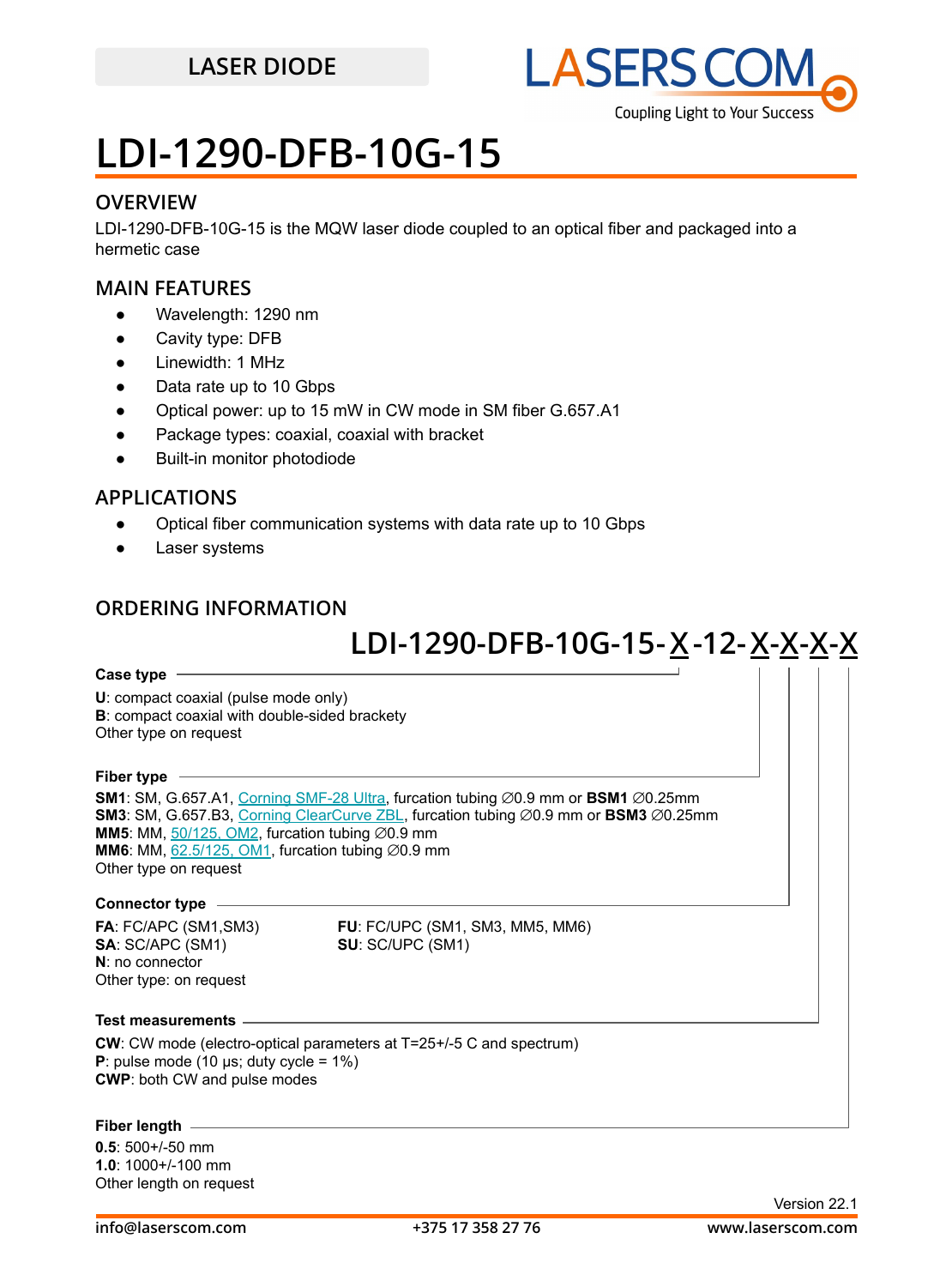

# **LDI-1290-DFB-10G-15**

### **ABSOLUTE MAXIMUM RATINGS**

| <b>Parameter</b>            |                  | Value       | Unit        | <b>Conditions</b> |
|-----------------------------|------------------|-------------|-------------|-------------------|
| Laser diode forward current | 'FL              | 105         | mA          | <b>CW</b>         |
| Laser diode reverse voltage | $V_{RL}$         | 2           | v           |                   |
| Photodiode reverse voltage  | $V_{\rm RP}$     | 20          | v           |                   |
| Photodiode forward current  | 'Fp              | 2           | mA          |                   |
| Operating temperature       | $T_{OP}$         | $-40 - +85$ | $^{\circ}C$ | Package U, B      |
| Storage temperature         | $^{\bullet}$ stg | $-40 - +85$ | $^{\circ}C$ |                   |
| Soldering temperature       | sold             | 260         | °C          | Max. 10 seconds   |

### **ELECTRICAL-OPTICAL CHARACTERISTICS (T = 25 °C)**

| <b>Parameter</b>               |                   | <b>MIN</b> | <b>TYP</b>     | <b>MAX</b> | <b>Unit</b>           | <b>Conditions</b>                                       |
|--------------------------------|-------------------|------------|----------------|------------|-----------------------|---------------------------------------------------------|
| Wavelength                     | $\lambda$         | 1285       | 1290           | 1295       | nm                    | $CW$ , $P = 15$ mW                                      |
| Spectral width                 | $\Delta\lambda$   |            | 0.12           |            | nm                    | CW, P = 15 mW, -20 dB, OSA                              |
| Spectral width                 | $\varDelta f$     |            | 1              |            | <b>MHz</b>            | CW, $P = 15$ mW, delayed self-<br>heterodyne method     |
| Wavelength-temperature coeff.  | $d\lambda/dT$     |            | 0.10           |            | $nm$ <sup>o</sup> $C$ |                                                         |
| Side-mode suppression ratio    | <b>SMSR</b>       | 40         | 55             |            | dB                    | $CW, P = 15$ mW                                         |
| Threshold current              | $I_{th}$          |            | $\overline{7}$ | 10         | mA                    | <b>CW</b>                                               |
| Operating current              | 'op               |            | 90             | 100        | mA                    | $CW$ , $P = 15$ mW, SM1                                 |
| Slope efficiency               | $S_e$             | 0.13       | 0.20           |            | W/A                   | CW, SM1                                                 |
| Operating voltage              | $V_{op}$          |            | 1.5            | 2.0        | V                     | $CW$ , $P = 15$ mW                                      |
| Tracking error                 | $E_{\rm r}$       |            | 0.4            | 0.6        | dB                    | CW, P = 3 mW; T = -40 $\div$ +80 °C,<br>SM <sub>1</sub> |
| Rise and fall times            | $t_{r}$ , $t_{r}$ |            |                | 50         | ps                    | 20%-80%, package U, B                                   |
| RF frequency limit             | $f_r$             |            | 18             |            | <b>GHz</b>            | $lop = 30 mA$                                           |
| Monitoring output current (PD) | $I_m$             | 0.2        | 0.8            | 1.5        | mA                    | CW, P = 15 mW, $V_{rel}$ = 5V                           |
| Dark current (PD)              | $I_{d}$           |            |                | 100        | nA                    | $V_{\text{rd}}$ = 1 V                                   |

Pulse mode: pulse duration 10  $\mu$ s; duty cycle = 1%

Tracking error E<sub>r</sub> = max |10 lg [P(T)/P(25°C)]]|, I<sub>m</sub>= const, T = T<sub>min</sub>÷ T<sub>max</sub>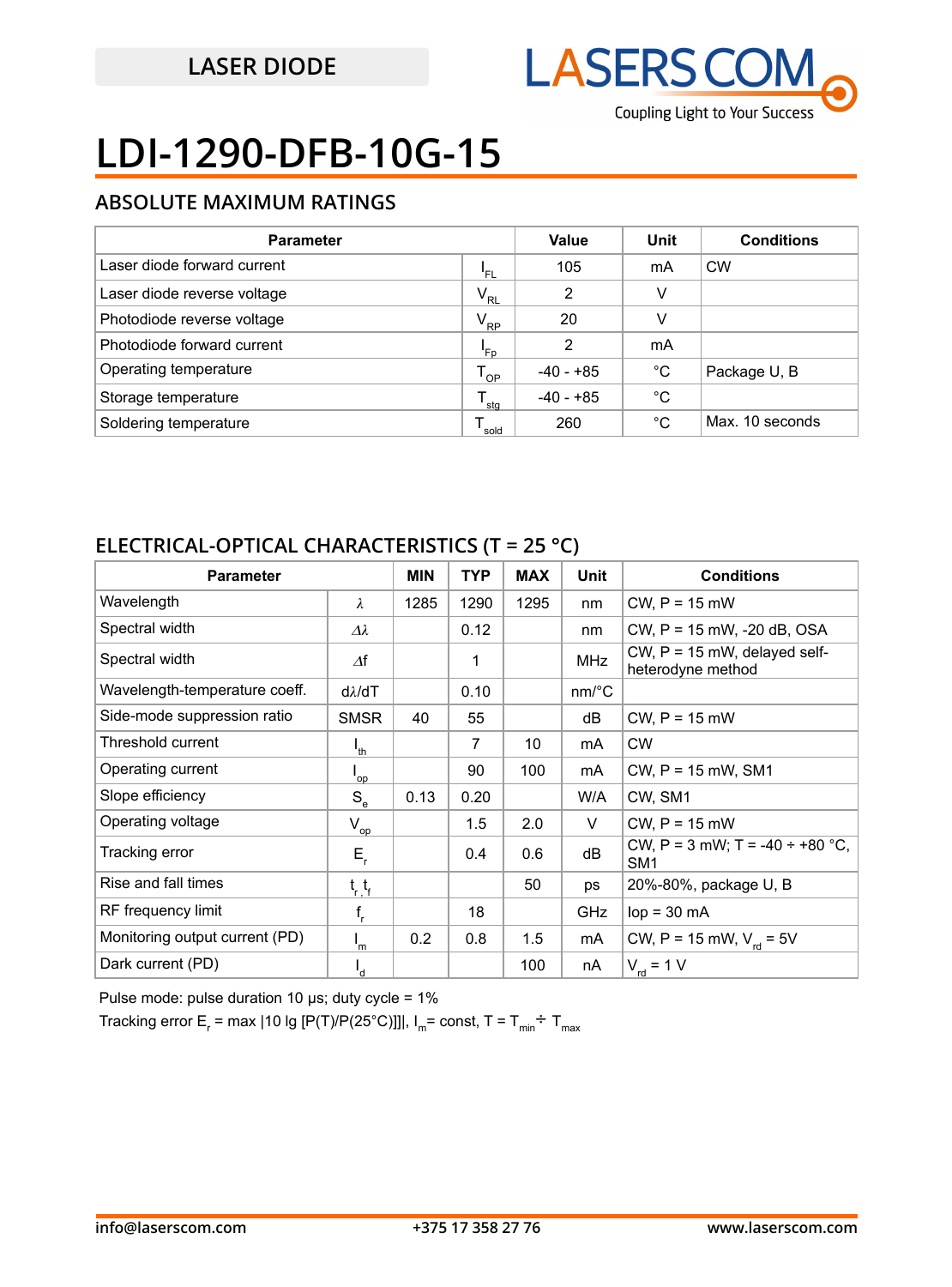

## **LDI-1290-DFB-10G-15**







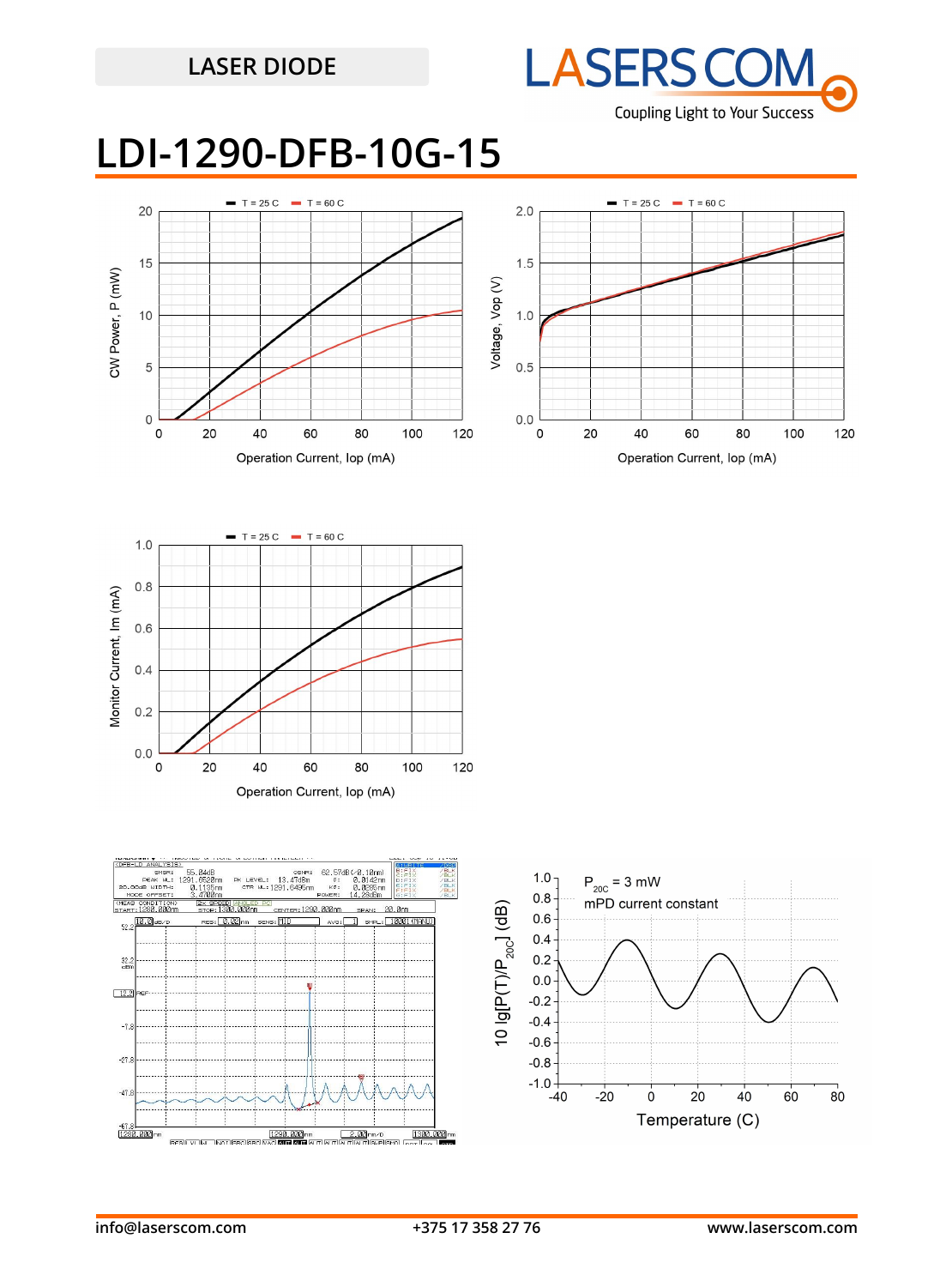

## **LDI-1290-DFB-10G-15**